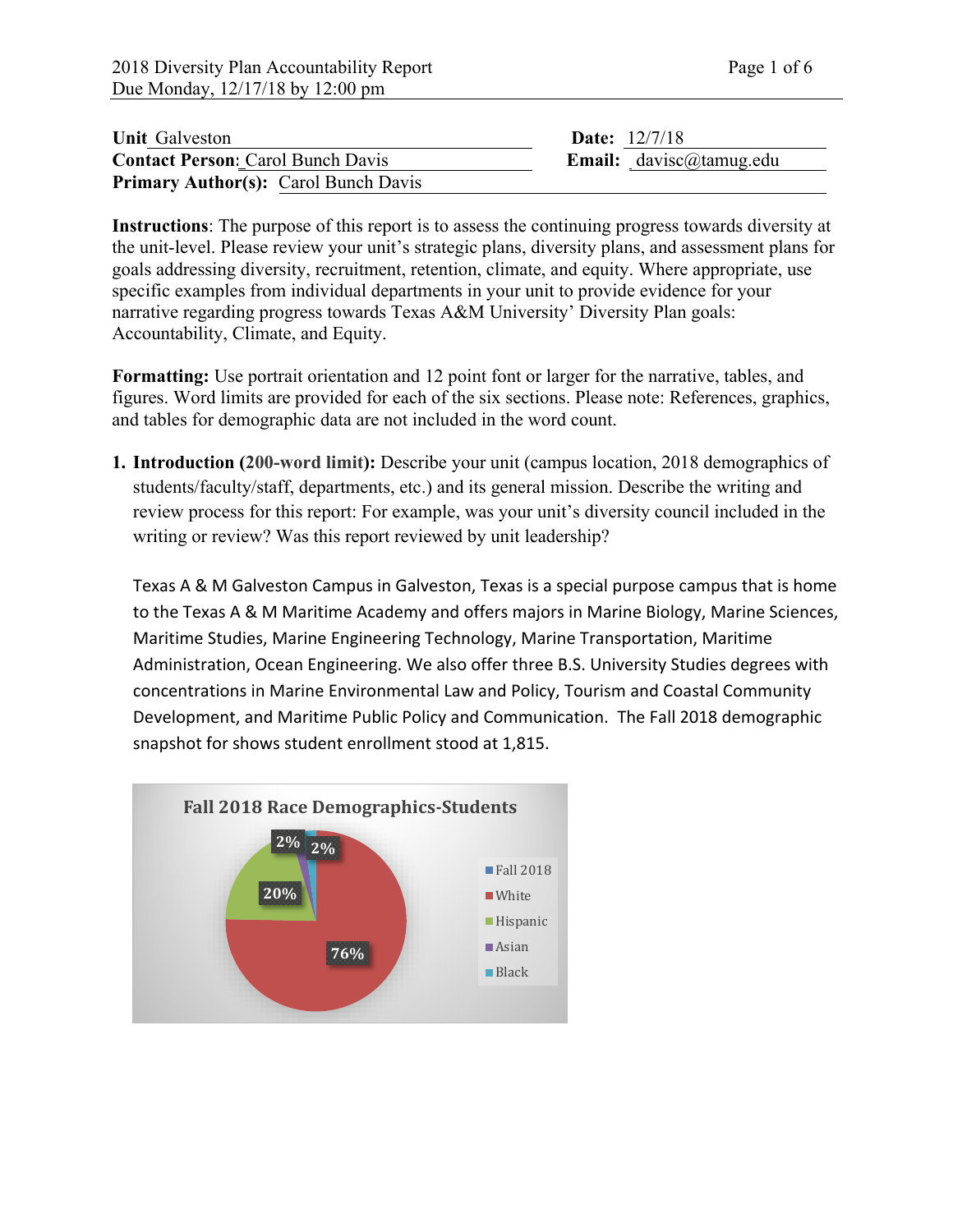Nearly 60% of those students were male and just over 40% female. Among the 175 staff members, nearly 55% were women and 45% men. Finally, the campus includes 141 faculty members.



While the Chief Academic Officer and the Assistant Director of Student Diversity Services were included in the review and development of the accountability document, the campus' Climate and Inclusion Committee was not included as it is currently being restructured to include faculty, staff and a student representative who have successfully completed a diversity, inclusion and equity workshop discussed below. The newly restructured CLIDE (Civic Literacy, Inclusion, Diversity and Equity) Committee will be appointed by March 2019 and this new committee will be asked to participate in the development and drafting of next year's accountability document.

- **2. Recruitment (500-word limit)**: As informed by two or more years of assessment data, describe your unit's goals, measures, and progress on student/faculty/staff recruitment. If goals, measures, or data are not available, describe plans to develop and assess goals for student/faculty/staff recruitment.
- **3. Retention (500-word limit)**: As informed by two or more years of assessment data, describe your unit's goals, measures, and progress on student/faculty/staff retention. If data are not available, describe plans to develop and assess goals for student/faculty/staff retention.

Though we retained 81% of students whose immediate family members attended college from 2016 to 2017, first generation student retention falls to 74% during that same period. The overall goal by 2020 is 87% retention across all demographics. Two student directed initiatives address this gap through their focus on a stellar first-year experience and high impact learning opportunities that turn on increasing a sense of belonging. While these initiatives also speak to our goals to improve both the campus climate as well as recruitment at TAMUG, the Common Reader Program and the First Scholars Program take direct aim at improving student retention. The Department of Liberal Studies' Common Reader Program,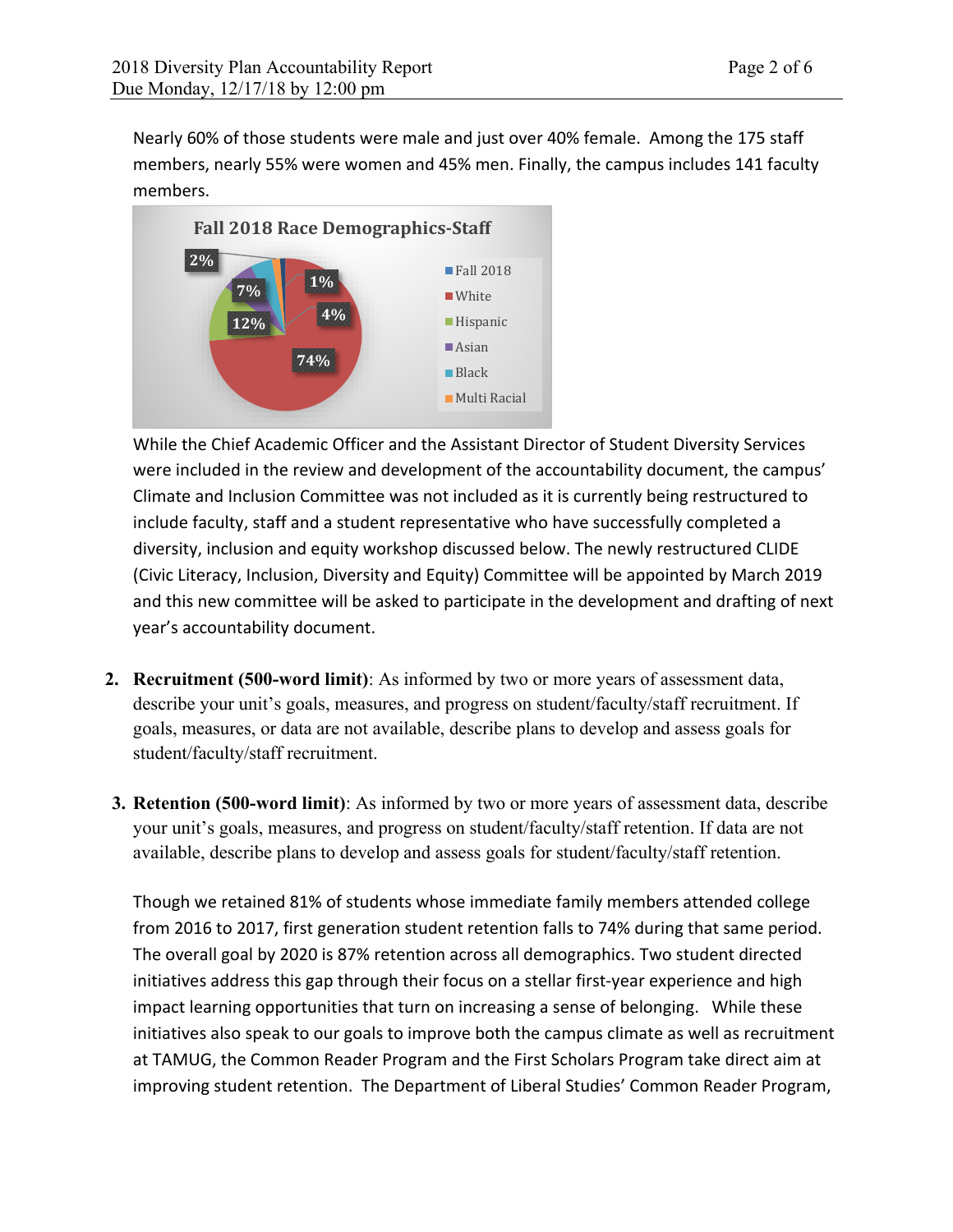which assigns a single text in core curriculum courses offered in LIST and creates a shared academic and social experience for students, was launched in the Spring 2018. We know that such experiences build a sense of belonging for students and supports their persistence and retention overall and are particularly impactful for students in underrepresented populations.<sup>[1](#page-2-0)</sup> Core courses in Kinesiology, English, Sociology, Political Science, and Maritime Studies have included the program's first selection, *Hillbilly Elegy: A Memoir of a Family and a Culture in Crisis by J.D. Vance* to foster discussions about racial and gender identity, social and cultural capital, class mobility, addiction, and other related issues. The Common Reader Program also offers students co-curricular opportunities such as three Common Reader Student Ambassador-led Brown Bag lunch discussions and two Coffee Talk discussions with campus leadership including our Chief Operating Officer Col. Mike Fossum and Vice President of Academic Operations Dr. Donna Lang that further enable opportunities for shared experiences to build a sense of belonging among students. All six Common Reader faculty teaching a total of eight Common Reader courses required student attendance at a minimum of one of these events. Fifty-six students enrolled in SOCI 205, MAST 220 and ENGL 104 completed end-of-semester surveys specifically about their experience in the Common Reader Program and most students recommend the experience.



The First Scholars Program housed in the Seibel Learning Center is another initiative developed to address retention among students who report family incomes below \$40,000 a year and who are first generation students. Participants receive a scholarship of \$5,000 per year for four years. They additionally participate in a Living Learning Community (LLC). The LLC course meets for 50 minutes every other week and provides a platform for sharing information on campus resources and developmental opportunities, as well as for discussing and developing shared experiences. On the alternating weeks between each class, all participants meet one-on-one with a peer mentor. This gives each student the chance to discuss specific challenges they are facing and engage in strengths-based coaching. Program staff have also worked this year to incorporate additional community-building opportunities

<span id="page-2-0"></span><sup>1</sup> Tinto, Vincent. "Reflections on Student Persistence" *Student Success*. 8.2 (2017) 1-8.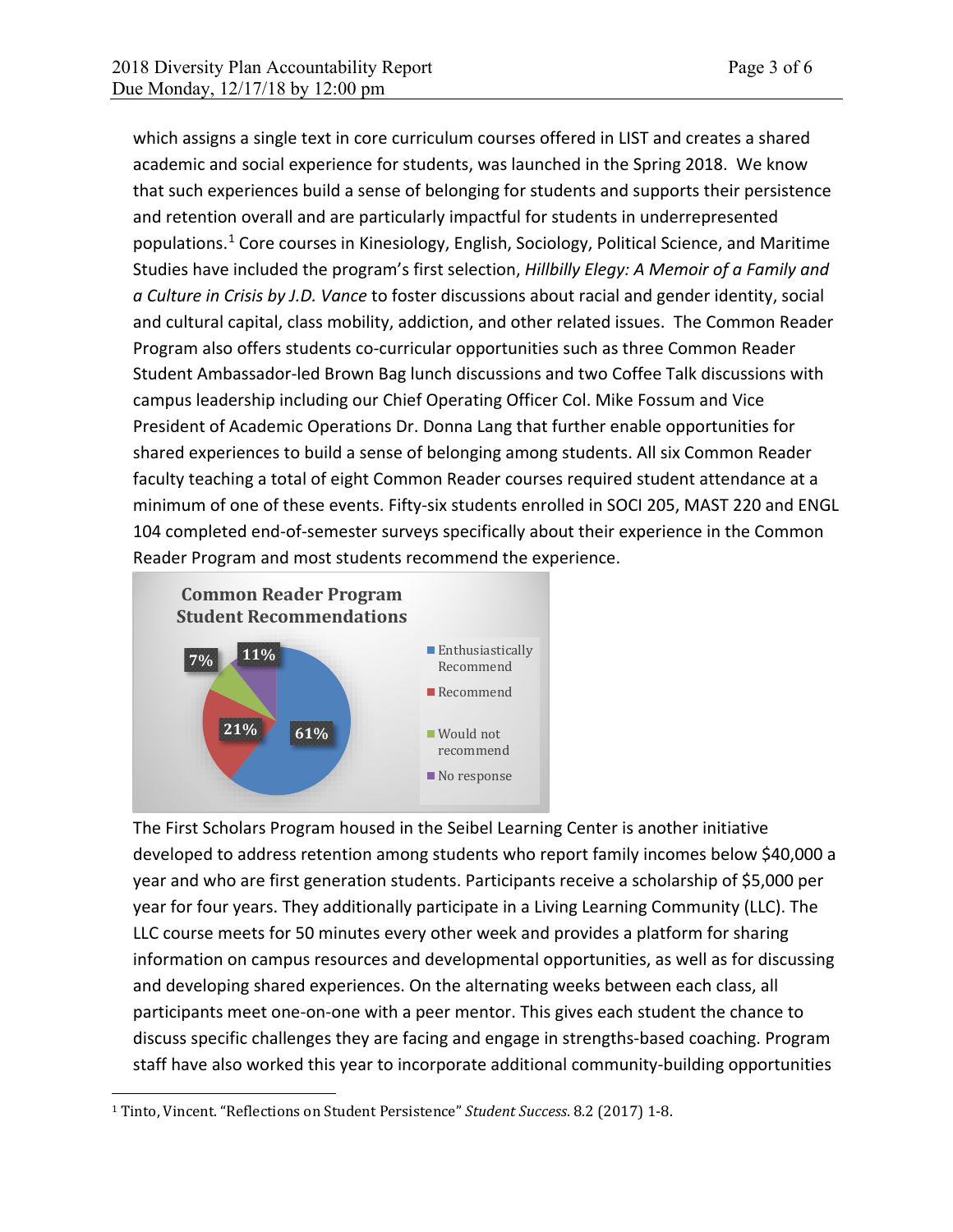within the residential element of the LLC by implementing peer mentor-led social gatherings and outings. Both programs look toward expanding their scope and seek resources to support their growth. The Common Reader Program was supported by a Diversity Matters Seed Grant in 2017 and is currently applying for Student Success Initiative Certification. The First Scholars Program has submitted a Diversity Matters Seed Grant Proposal for consideration this year.

**4. Climate (500-word limit)**: As informed by two or more years of assessment data, describe your unit's goals, measures, and progress on unit/campus climate issues. If data are not available, describe plans to develop and assess climate-related goals.

Two linked efforts work toward improving campus climate, but both also speak to aspects of retention as they aid in cultivating spaces for belonging for students, faculty and staff. First, under the direction of TAMUG's AVP and CAO, Dr. Patrick Louchouarn, the CLIDE Committee that will guide IDEA efforts will be appointed in Spring 2019. Dr. Carol Bunch Davis will chair the CLIDE committee. The "CL" in CLIDE emphasizes civic literacy and holds that a civically literate campus is essential to achieving our inclusion, diversity, equity and accountability (IDEA) goals. By linking civic literacy to our IDEA goals, we aim to critically reflect on cultural and other differences, to become proficient in understanding and engaging cultural differences and to imagine and sympathize with the situation of others in light of those differences.<sup>[2](#page-3-0)</sup> Additionally, binding IDEA to civic literacy offers a point of entry to campus community members who might not otherwise engage with efforts to reach the TAMUG 2015-2020 Strategic Plan goals for inclusiveness which includes a rating of an acceptable campus climate across all dimensions as comparable with all TAMU colleges. To help signal this shift, our Marketing and Communication Department has been asked to develop a logo for the CLIDE Committee that echoes the TAMU Office of Diversity logo to help brand our initiatives, to make the campus community aware of the committee's work and consequently, the campus' commitment to IDEA. We also plan to provide each campus community member who completes the Diversity training workshop discussed below with a logo plaque, similar to the Aggie Ally plaque, to make the campus community aware of its members who are trained in IDEA concepts and goals and to recognize campus community members who are contributing to IDEA goals. Second, the Diversity Plan funds as well as the support from Dr. Louchouarn's office enabled fourteen staff and faculty members to participate in a week-long Diversity and Social Responsibility Workshop from 7:45 a.m. to 5:00 p.m. each day from November 12-15, 2018. The intensive, immersive experiential

<span id="page-3-0"></span><sup>2</sup> Gowan, Mary and Margaret Salazar-Porzio. "Crossing Disciplinary Boundaries with Civic Literacy." *Peer Review.*17.3 (2015).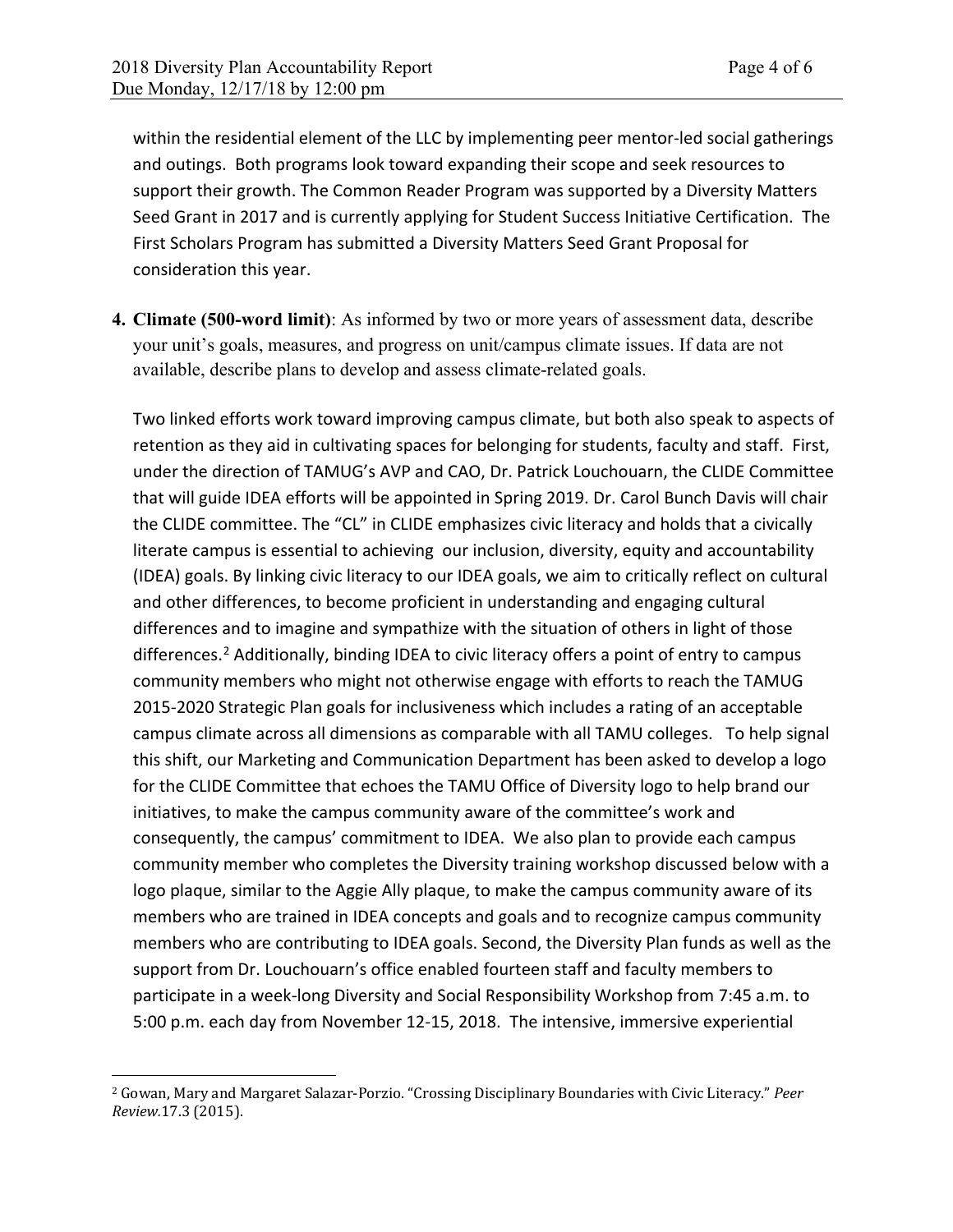workshop which emphasized the dimensions of diversity and the breadth of awareness of diversity's dimensions used small group work along with lectures and written assignments to help participants reflect on their own experiences with IDEA concepts and to develop an action plan for the participant's unit on the course's final day. Facilitated by DTP Leadership Group's Dr. Jackalyn Rainosek and Jowell Lydon along with TAMUG's Danny Roe, Assistant Director of Student Diversity Initiatives and the CLIDE Committee Chair, the workshop's goal was to create a cohort of visible advocates who can help communicate and champion our IDEA goals to the broader campus community as well as within their own units. Members of this cohort will be appointed to the CLIDE committee by March 2019.



Left to right front row: Captain Augusta Roth, Dr. Jackalyn Rainosek, Dr. Diego Gil-Agudelo, Dr. Katherine Echols, Daisey McCloud, Laura McElfresh Kane, Danny Roe. Left to right back row: Dr. Carol Bunch Davis, Branston Harris, Derick King, Derrick Ford, Alex Crouse, Laurissa Noack, Captain Allan Post, Jowell Lydon, Dr. Paul Potier.

**5. Equity (500-word limit)**: As informed by two or more years of assessment data, describe your unit's goals, measures, and progress on equity-related goals (e.g., advancement, promotion, development, salaries, graduation rates, etc.) If data are not available, describe plans to develop and assess equity-related goals.